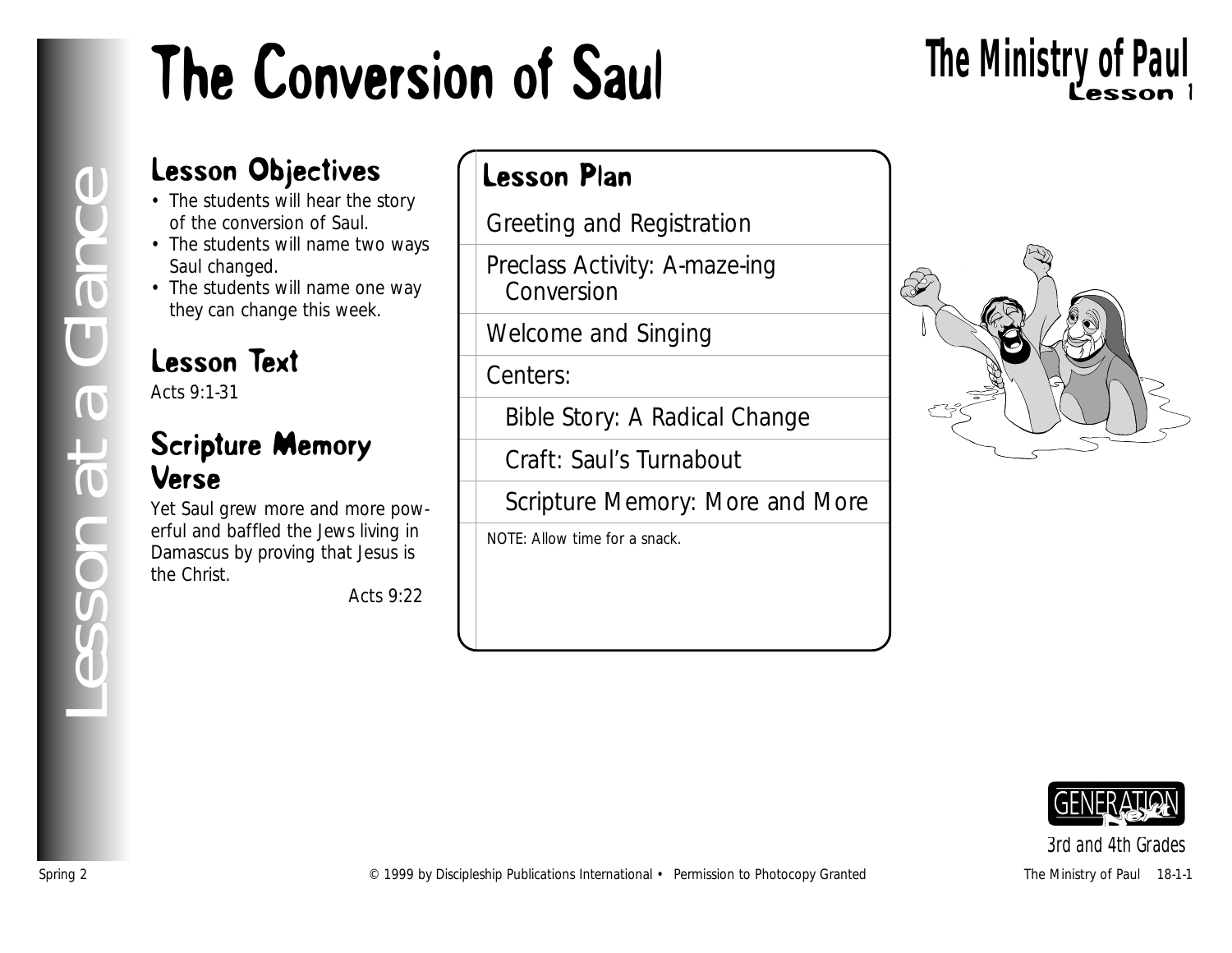# The Conversion of Saul The Ministry of Paul The Ministry of Paul A-maze-ing Conversion

#### A-maze-ing Conversion

The students will preview today's lesson as they complete a maze detailing Saul's conversion.

#### **Materials**

*For each student:*

- pencil
- *Reproducible Pages:*
- Page A, 1 copy for each student

#### Preparation

Complete the activity on your copy of Reproducible Page A.

#### **Instructions**

- 1. Greet the students as they arrive. Explain that in today's lesson they will learn about the conversion of Saul.
- 2. Distribute the copies of Reproducible A and pencils. Explain that the students will look at the events in Saul's conversion as they solve the maze and decode the message.
- 3. Circulate among the students and offer help and encouragement.
- 4. When the students are finished with their mazes, have them check their answers using your Answer Key. Encourage students who finish early to find a partner and read the story of Saul's conversion in Acts 9:1-19.

#### Teacher Tips

• Pair new or visiting students with others who can help them and make them feel welcomed.



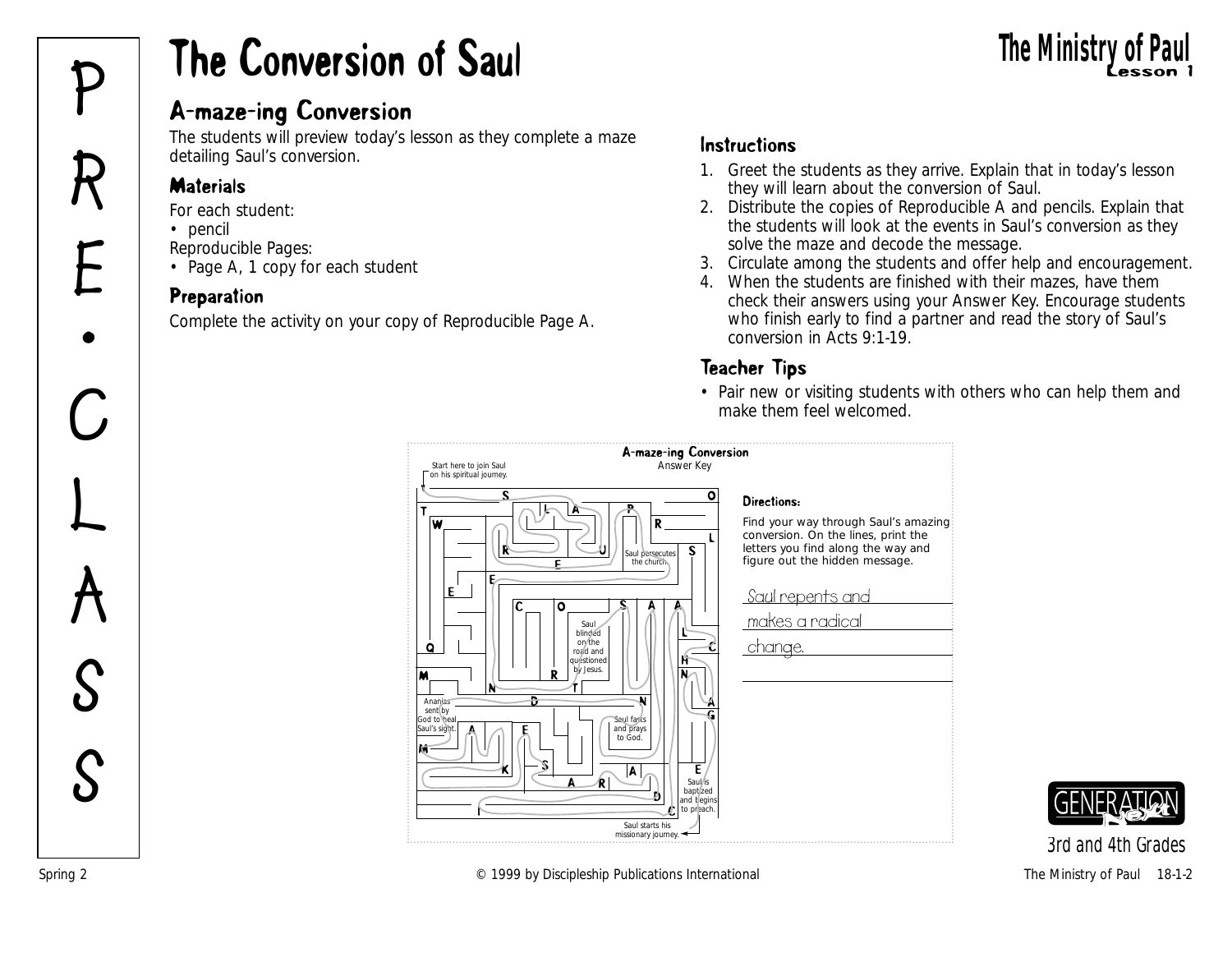

## **The Conversion of Saul International Saudion** Channel Conversion of Saul International Channel Channel Channel Channel Channel Channel Channel Channel Channel Channel Channel Channel Channel Channel Channel Channel Channe

#### A Radical Change

The students will hear about the radical conversion of Saul.

#### **Materials**

*For the teacher:*

- 4 highlighters, or light colored pencils
- 3 bed sheets or robes
- 1 piece of poster board, 22" x 28"
- thick black marker

*Reproducible Pages:*

• Page B, 1 copy for each student

#### Preparation

- 1. On the poster board, neatly print in large letters: "Road to Damascus<sup>"</sup>
- 2. Read through the script carefully on the back of this Lesson Card and practice presenting Saul's part with feeling and conviction.

#### Introducing the Bible Story

Open your Bible to Acts 9. Tell the students that today's Bible Story comes from the New Testament book of Acts. Ask students if they have ever heard of the apostle Paul.

*Before Paul became a disciple of Jesus, he was called Saul. Saul was very religious and highly educated in the Scriptures. He was respected as one of the most powerful Jewish leaders of his day. Saul had a passion for God. He hated anything that went against his religion—and Saul hated Christians. Saul believed that disciples of Jesus were criminals. He aggressively went about having them arrested and thrown into jail. Saul even watched over the stoning death of Stephen—and approved of it! Saul hated Christianity and he was determined to stop it.*

*The disciples knew about Saul and they were afraid of him. They knew that he would try to arrest them and perhaps even have them killed! The disciples tried their best to stay away from Saul. Stephen had been their brother and beloved friend.*

*God knew what Saul was doing and he had a plan for Saul. In your story today, you will hear about the absolutely amazing radical—change that happened in Saul's life.*

#### Presenting the Bible Story: Reader's Theater

Select students to read the following roles: Narrator 1, Narrator 2, Jesus, Ananias. Help "Jesus" and "Ananias" with their costumes by making robes from the sheets. Prepare your own costume. You will be reading the part of Saul. Hang up the sign you prepared.

Distribute the copies of Reproducible B, and give highlighters to the four students selected to read a part. Have them highlight and read over their parts silently.

When everyone is ready, read through the story of Saul's "Radical Change." When you are done, use the discussion questions below to review the story.

- *How would you have felt if Jesus had sent you to get Saul and teach him the truth?*
- *How does it make you feel to know that God loved Saul and wanted him to be saved?*
- *How does it make you feel to know that someone like Saul could totally change?*
- *How does it make you feel to know that God can still change people today?*

#### Sharing with Others

Explain to the students that Saul understood how the disciples felt toward him. He knew that they were afraid of him—and some did not trust him at first. Saul spent many years proving to the disciples that his change was real and not just a trap to arrest more disciples. By the end of his life, Saul had been persecuted so many times that the disciples deeply respected him and considered him a great leader of the church. Saul never forgot how he hurt Jesus and that he was forgiven for his past sins against the Christians. He also never stopped trying to help others learn about Jesus.

Ask the students who they want to tell this amazing story to this week. Close with a prayer thanking God for Saul's radical change.

#### Teacher Tips

• If necessary, adapt this activity for the reading level and size of your group.

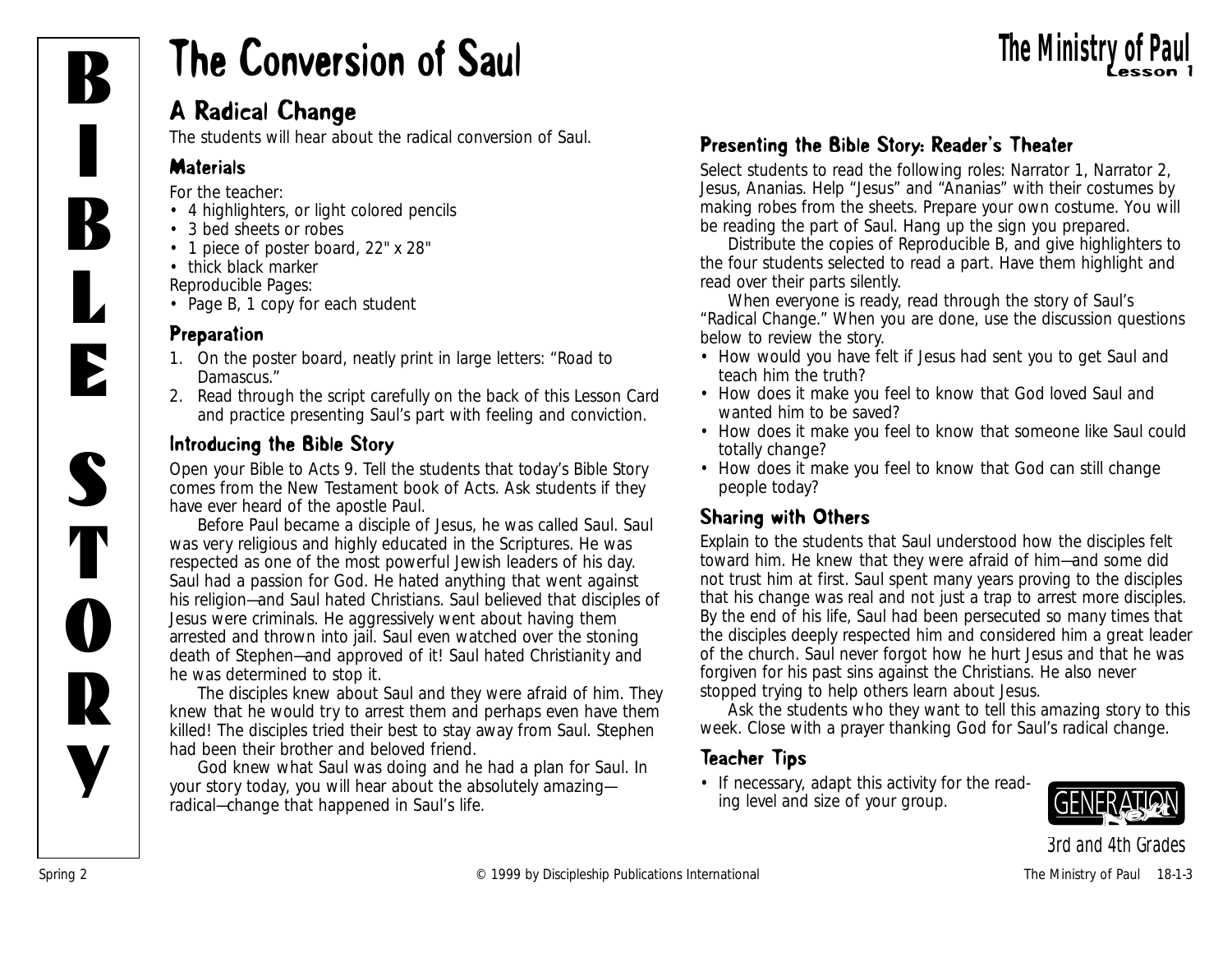### **The Conversion of Saul Conversion of Saul Conversion 1** Ine Ministry of Paul

#### A Radical Change

- ROLES: Narrator 1, Narrator 2, Jesus, Ananias, Saul (to be played by the teacher)
- SAUL: My name is Saul. Most of you may know me as Paul. I'm grateful and honored to share with you how God changed my life. I was the worst enemy of the early church. I was there when they put Stephen to death. I even approved of it. I wanted to get rid of anyone who followed Jesus.
- NARRATOR 1: Saul did everything he could to stop the disciples, and this time he was going to take all the disciples in Damascus, and put them in jail in Jerusalem. As soon as he got permission from the high priest, he started on his way to Damascus.
- NARRATOR 2: When Saul got near the city, something AMAZING happened! A bright light from heaven flashed, and Saul fell to the ground as he heard a voice.
- JESUS: Saul, Saul, why do you persecute me?
- SAUL: Who are you, Lord?
- JESUS: I am Jesus, whom you are persecuting. Now get up and go into the city, and you will be told what you must do.
- NARRATOR 1: Now the men who were traveling with Saul didn't know what to say. They were speechless. They heard the sound, but couldn't see to whom Saul was talking.
- NARRATOR 2: Saul got up, but when he opened his eyes, he could not see. He was blind. So the men had to hold his hand and lead him the rest of the way to Damascus.
- NARRATOR 1: For three days, Saul didn't eat or drink anything and he was still blind.
- NARRATOR 2: Meanwhile, Jesus spoke to a disciple staying in Damascus. His name was Ananias.
- JESUS: Ananias!
- ANANIAS: Yes, Lord?
- JESUS: There is a house on Straight Street. I want you to go there. It's the house of a man named Judas. Go there and ask for a man named Saul.
- ANANIAS: Do you mean Saul, the man who has done terrible things to the disciples in Jerusalem? I've heard about him. He has come to arrest all the disciples here in Damascus!
- JESUS: Yes. I have chosen him. Saul will go and preach to all the Gentiles and their kings and to all the people of Israel.
- NARRATOR 1: So Ananias obeyed Jesus, in spite of his own fear. Ananias knew that God wants everyone to be saved—even Saul. Ananias went to the house where Saul was staying.
- ANANIAS: Saul, I have come with a message from the Lord. Jesus appeared to you on the road and he has sent me so that you may see again—and be filled with the Holy Spirit.
- NARRATOR 2: As soon as Ananias said this, something like the scales of a fish came off of Saul's eyes, and he could see again. He got up and got baptized. Then he ate some food.
- SAUL: After becoming a disciple of Jesus, my life radically changed. Instead of preaching against Jesus and killing his disciples, I preached the good news about Jesus! He saved my life. Many people were very confused—even baffled—when they saw me and heard my new message. Some of the disciples were still afraid of me because they couldn't believe that I could really change. But a disciple named Barnabas helped the apostles to accept me into the fellowship. I spent the rest of my life traveling around the world to tell people about Jesus. I even suffered a lot of persecution, which helped me to understand how Jesus must have felt, not to mention those I persecuted. I even went to my death preaching the good news of Jesus.

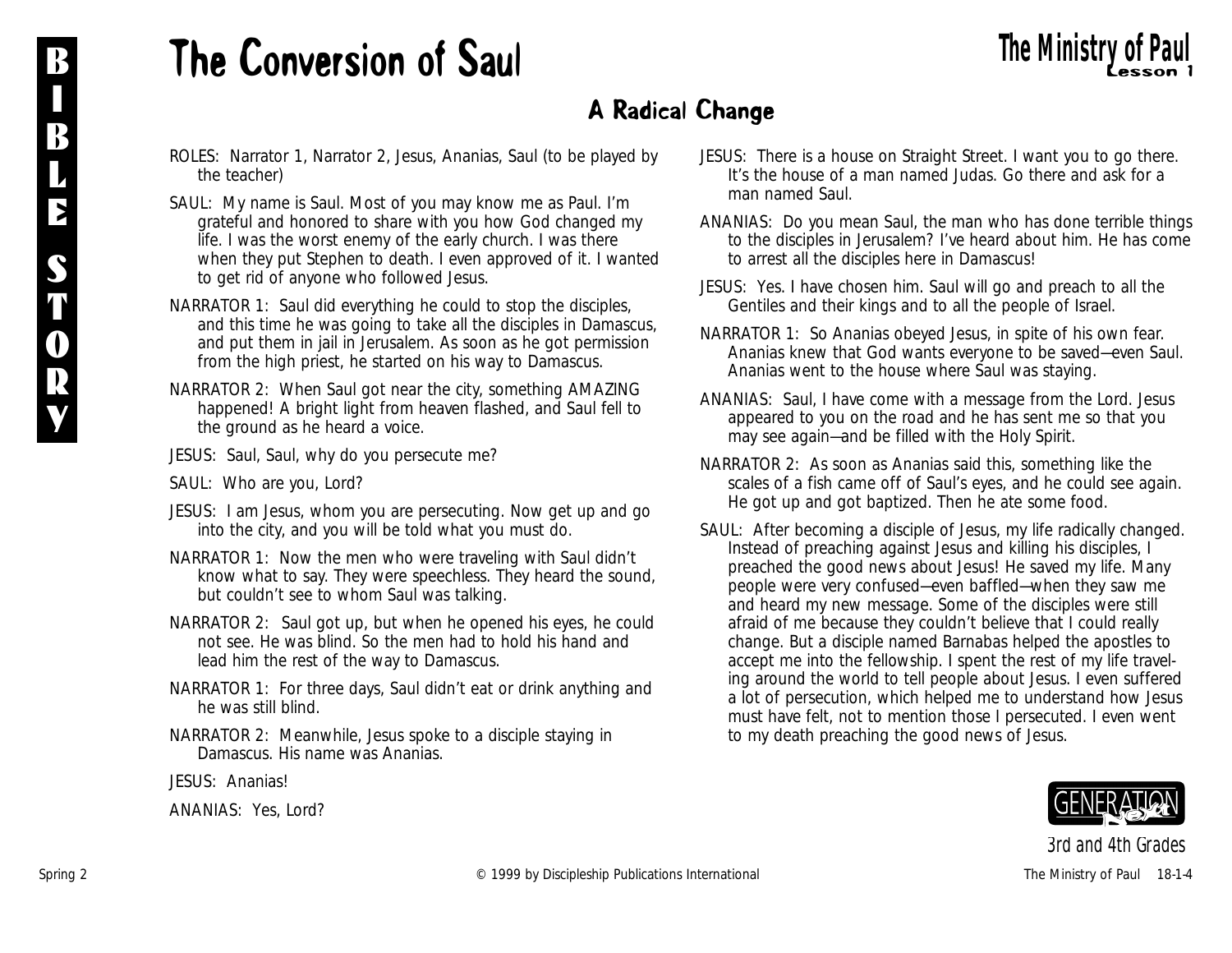### The Conversion of Saul

#### Saul's Turnabout

The students will create moving pictures to remind them of Saul's radical conversion.

#### **Materials**

 $\bigcap$ 

R

A

**F** 

T

*For each student:*

- 1 non-bending straw
- crayons or markers
- glue stick

*For the teacher:*

• scissors

*Reproducible Pages:*

• Page C, 1 copy for every 3 students

#### Preparation

- 1. Cut out the folding pictures from the copies of Reproducible Page C. Each student will need only one folding picture.
- 2. Make a sample craft to show the students.

#### Instructions

- 1. Introduce today's activity: *In today's lesson you are learning about Saul's radical conversion. You will make a craft that will remind you of the radical change he made.*
- 2. Show the students your moving picture. *This is a picture of Saul when he was persecuting Christians.* Demonstrate how to twirl the straw between your hands to make the picture move. *Here is Saul after he became a Christian! What a change!*
- 3. Distribute the folding pictures you prepared. Have the students fold the pictures along the dashed lines, as shown in Figure A.
- 4. Distribute the crayons and have the students color their pictures.
- 5. Give each student a straw and glue stick. Have them center the straw onto the backs of their pictures, as shown in Figure B, and then help them tape it into place.
- 6. Have the students place glue on the backs of the pictures, and then fold the pictures together.
- 7. Help the students place their straws between their hands, and then slowly spin the pictures, as shown in Figure C.
- 8. Make sure the students write their names on their pictures.

#### Conclusion

Remind the students of God's power to change people. Encourage them that anyone can change with God's help. Close with a prayer for God to help the students change.

**The Ministry of** 

#### Teacher Tips

• Encourage the students to use their crafts to share this week's story with their families.





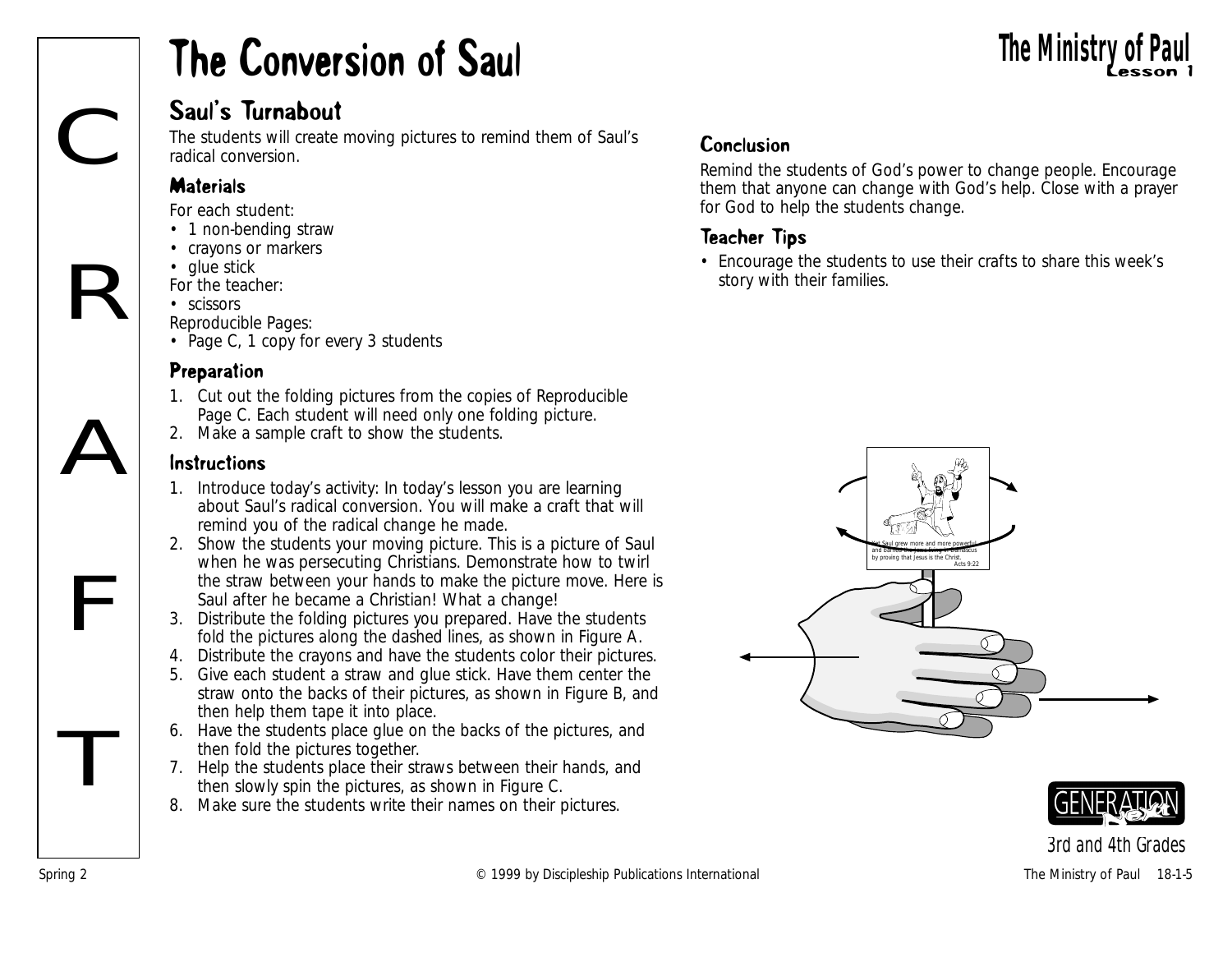## **The Conversion of Saul The Ministry of Paul The Ministry of Paul**





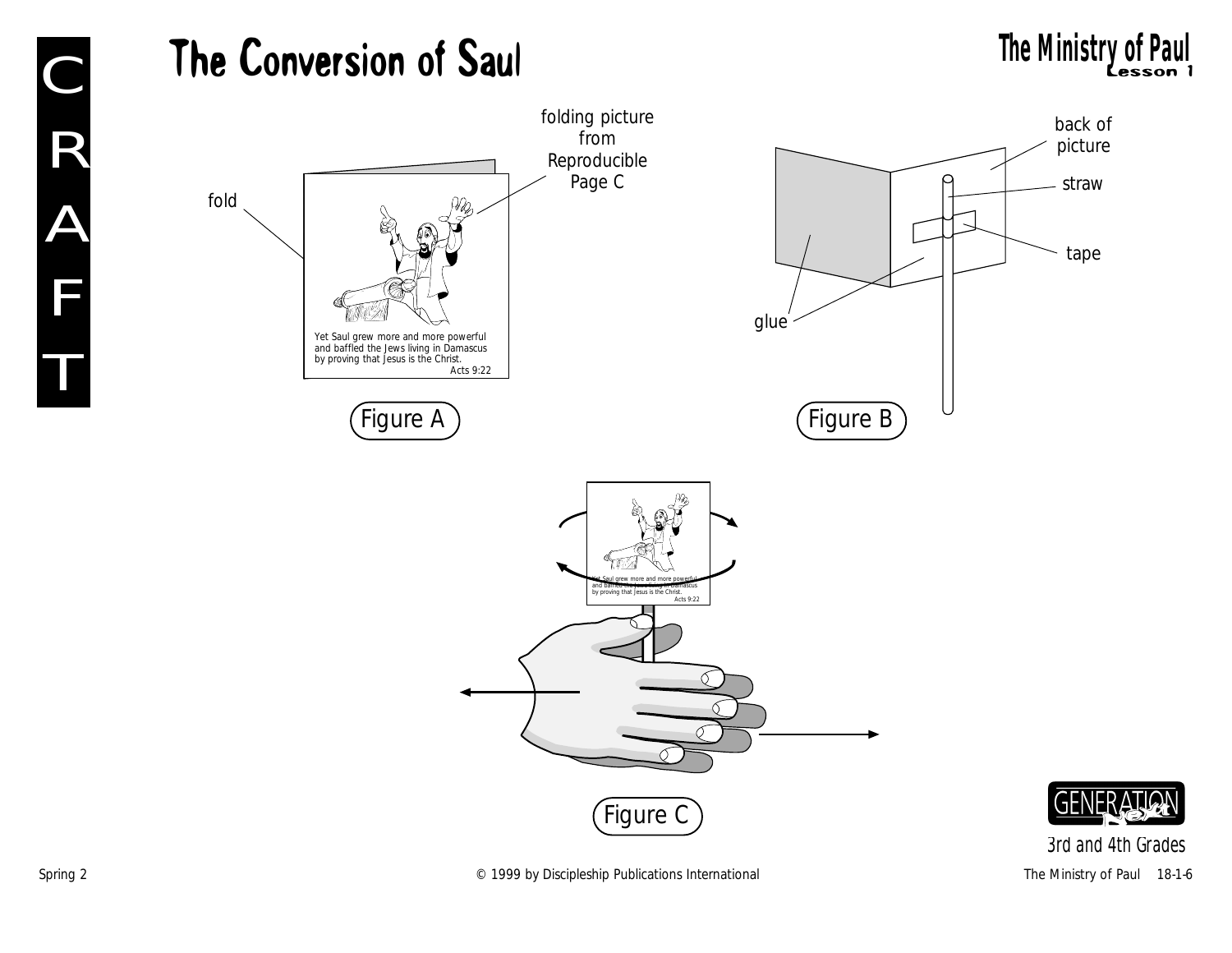### SC The Conversion of Saul The Ministry of Paul The Ministry of Paul

#### More and More

The students will learn and memorize the Scripture Memory Verse as they participate in this activity.

#### Scripture Memory Verse

Yet Saul grew more and more powerful and baffled the Jews living in Damascus by proving that Jesus is the Christ. *Acts 9:22*

#### **Materials**

*For the teacher:*

• sponge ball (or other soft material, e.g. Nerf, Koosh, etc.)

#### Preparation

- 1. Learn the Scripture Memory Verse by heart.
- 2. Practice leading this activity.

#### **Instructions**

- 1. Introduce today's activity: *This week in your Bible Story you are learning about the conversion and radical change of Saul. Saul was a Jewish religious leader who violently opposed the church. God stopped Saul in his mission to destroy the church and brought about a radical change in his life. In your Scripture Memory Verse, you will hear about the amazing change in Saul's life and what others thought about it.*
- 2. Show the students the Scripture Memory Verse on the back of the Lesson Card. Say it to them three times as they follow silently. Point to the words as you say them. Ask the students to say the verse with you three more times. Ask for volunteers to say the verse together with you.
- 3. Ask the students if they know what "baffled" means. Explain that when the people saw that Saul was preaching the good news about Jesus they were shocked and very surprised because he had been totally against the church before. This change baffled them!
- 4. Have the students sit in a circle. Tell them that you are going to pass the ball and they are going to say the verse one word at a time. As each student takes the ball, they will say the next word of the verse. The students continue passing the ball until the entire verse has been said. Repeat this, passing the ball in the opposite direction.
- 5. Change the activity to a "building" exercise. Say the first word and pass the ball to the student next to you. That student says the first word and the next word, and passes the ball to the next student. That student says everything said before, adds the next word and passes the ball to the next student who does the same thing until the whole verse has been said.
- 6. Finally, toss the ball to a student. That student, together with the students on either side of him, will say the verse together from memory and toss the ball back to you. Continue this until everyone has participated in a small group saying the verse.

#### Conclusion

Ask the students how it makes them feel to know that Saul went from being an enemy of the church to being a great preacher. Close with a prayer for God to bring about radical change in many other people's lives like he did for Saul.

#### Teacher Tips

• Remind the students to toss the ball gently. Adapt this activity to your class setting.

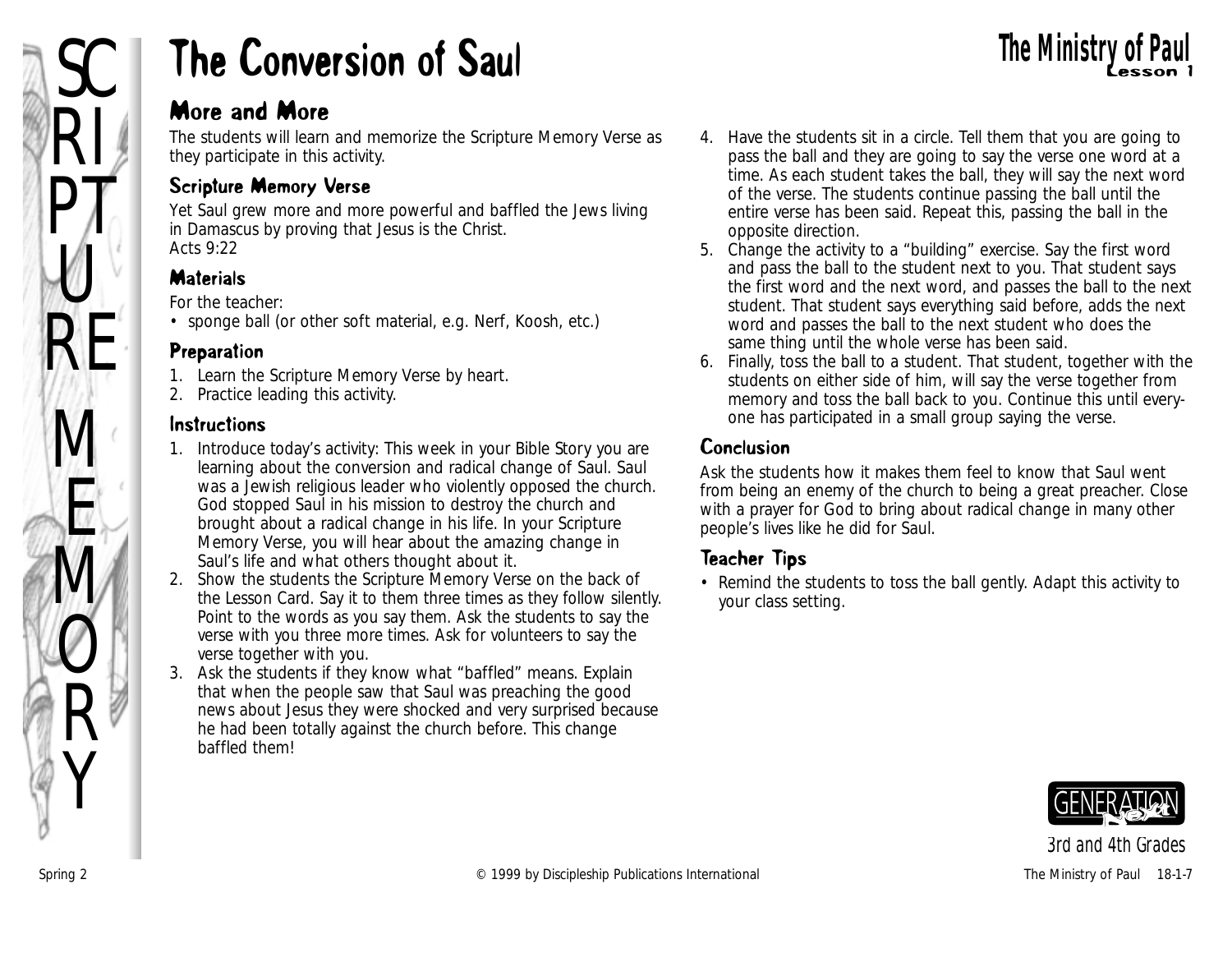

Yet Saul grew more and more powerful and baffled the Jews living in Damascus by proving that Jesus is the Christ. Acts 9:22

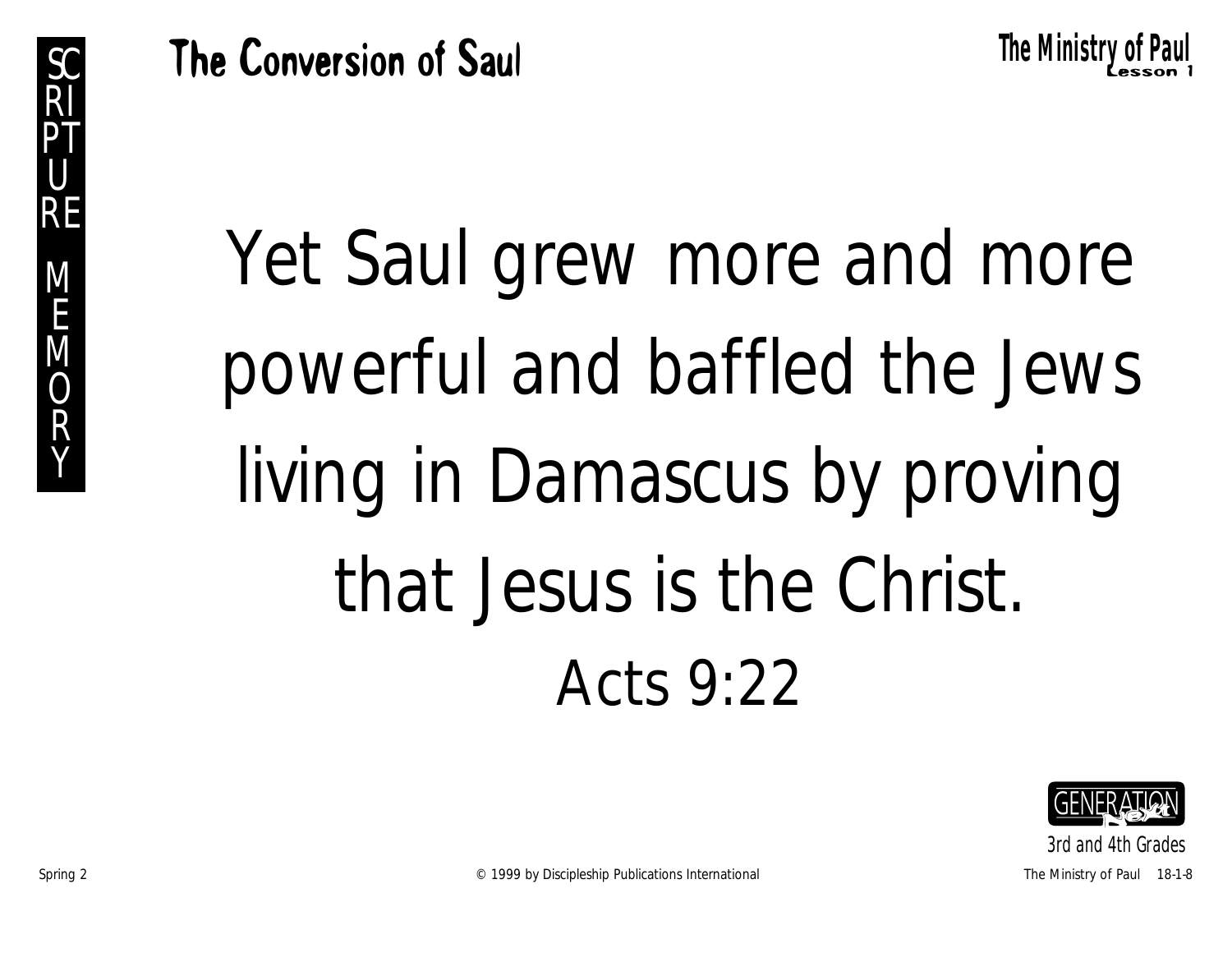#### The Conversion of Saul **The Ministry of Paul**

#### Lesson Objectives

- The students will hear the story of the conversion of Saul.
- The students will name two ways Saul changed.
- The students will name one way they can change this week.

#### Lesson Text

Acts 9:1-31

#### Scripture Memory Verse

Yet Saul grew more and more powerful and baffled the Jews living in Damascus by proving that Jesus is the Christ. *Acts 9:22*

#### Lesson Plan

Greeting and Registration Preclass Activity: A Changed Life!

Welcome and Singing

Centers:

Life Application: Radical Man

Game: Blinded by the Light

Bible Skills: Places in Time (Part 1)

NOTE: Allow time for a snack.

#### A Changed Life!

The students will review this week's lesson as they complete a questionnaire about Saul.

#### **Materials**

*For each student:*

• pencil

*Reproducible Pages:*

• Page D, 1 copy for each student

#### Preparation

Complete the activity on your copy of Reproducible Page D.

#### Instructions

- **Lesson Objectives**<br> **Control and the properties and the publication**<br> **Lesson Pian**<br> **Lesson Time**<br> **Lesson Time**<br> **Lesson Time**<br> **Lesson Time**<br> **Lesson Time**<br> **Lesson The Ministry of Paul 18-1-9 and the Minister Publicat** 1. Greet the students as they arrive. Remind them that this week they are learning about the radical change and conversion of Saul. Tell them that their activity is a questionnaire that reviews ideas from the story of Saul's conversion. Tell them that they will see these questions again during their Game center.
	- 2. Distribute the copies of Reproducible Page D and pencils. Have the students work with a partner. Pair the students who did not hear this week's Bible Story with those who did.
	- 3. Circulate among the students to offer encouragement and assistance. Help the students to locate the Bible verses if they have difficulty.

#### Answer Key

- 1. preach
- 2. proving
- 3. fearlessly
- 4. speaking boldly
- 5. talked, debated

Challenge Question: the Jews in Damascus

#### Teacher Tips

- If for some reason the students did not hear this week's Bible Story, have them read Acts 9:1-31 before doing this activity.
- Play contemporary Christian music to set the mood for today's lesson.

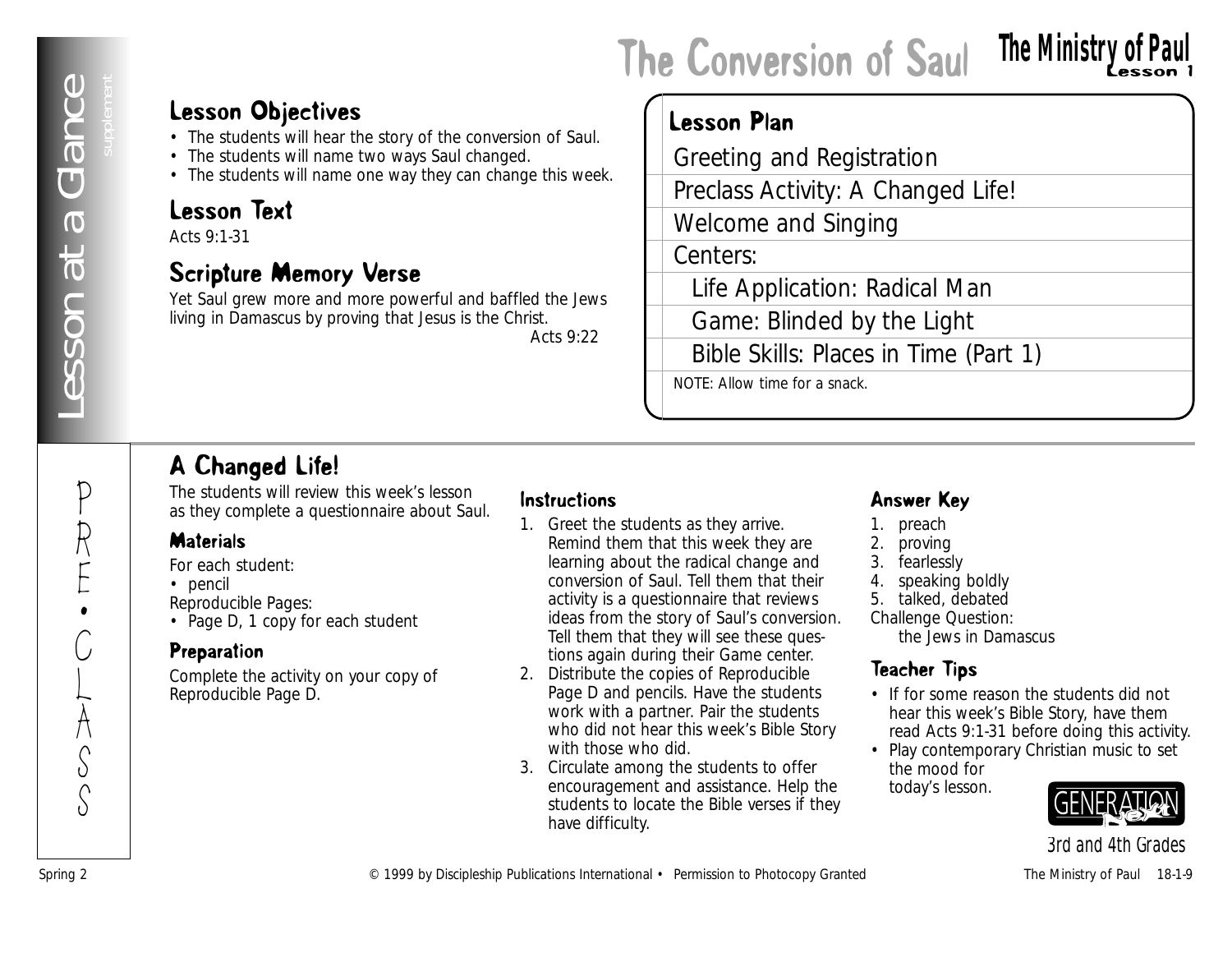L

i

f

e

 $\overline{\mathsf{A}}$ 

p

p

l

i

c

a

t

i

 $\Omega$ 

n

### supplement<br> **The Conversion of Saul The Ministry of Paul**

#### Radical Man

The students will review this week's lesson as they hear a story of one man's radical change of character.

#### **Materials**

*For the teacher:*

- dictionary
- *Reproducible Pages:*
- Page E, 1 copy for each student

#### Preparation

- 1. Read Acts 9:1-31 to review the events of this week's Bible Story.
- 2. Look up the word "radical" in the dictionary, and write down the definition(s). Bring this definition with you to class.
- 3. Practice reading the article on your copy of Reproducible Page E with expression and enthusiasm.

#### Reviewing the Bible Story

Open your Bible to Acts 9. *This week you learned about the conversion and radical change in Saul. As a non-Christian, Saul was an enemy of the church and persecuted the disciples. But God had a plan for Saul. On his way to arrest disciples in Damascus, Saul was blinded by a bright light from heaven. He fell to the ground and Jesus spoke to him and said, "Saul, Saul, why do you persecute me?" Saul then realized that when he had been persecuting the Christians, he was also persecuting Jesus. For three days, Saul sat in darkness, praying and eating nothing. God sent the disciple Ananias to help Saul and teach him how to be saved. Saul was baptized and changed so radically that he immediately went out to preach the good news of Jesus. When the Christians first heard about Saul's conversion, they were not sure if they could trust him. But Barnabas took Saul to the other apostles and when they heard about his conversion and saw how fearlessly he preached, they were convinced. They realized that God had a great plan in store for his life.*

Tell the students that they will hear another story about a man who had a radical change in his life.

#### Life Application

Ask the students what they think it means to be "radical." (Take responses.) Share with them the definitions you prepared. Ask the students to describe some ways that Saul changed. Answers should include: he changed from persecuting the disciples to preaching the gospel; he went from trying to stop the church to helping to make it grow; he went from believing that Christianity was a crime to taking the gospel all over the world.

Read the article on your copy of Reproducible Page E, "Dull to Daring." Ask the students to describe some ways that the man in this story, Emil Zátopek, changed. Explain that a radical change is something extreme or obvious. Ask the students to describe the radical changes they see in Saul's life.

#### Conclusion

Ask the students to think of one way that they would like to make a radical change for God. Give them examples such as: changing from shy to outgoing so that you can ask someone to church; praying to God for courage instead of giving in to fear, etc. Tell them to think of a person who can help them to change, such as a parent, brother, sister, best friend, etc. Encourage the students to talk to that person today or tomorrow, telling them about this story and asking for help to change.

Distribute the copies of Reproducible Page E for the students to take home and share with the person they want to help. Close with a prayer for the students to see a great change in their friends' lives (and their own lives!) this week.

#### Teacher Tips

- Talk to the parents about the assignment as they pick up their children.
- Follow up with the students personally. Encourage them for the progress they are making.

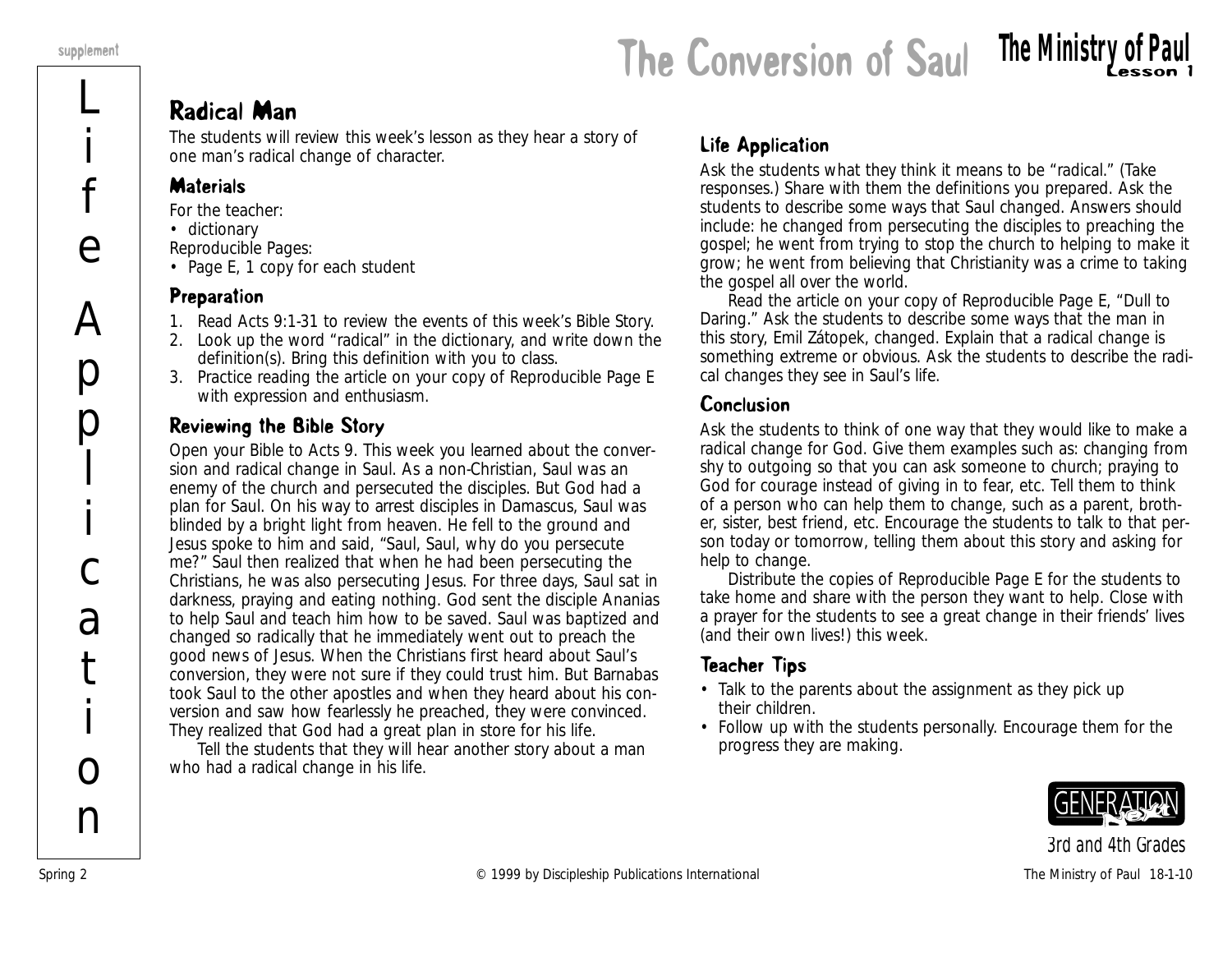

#### Blinded by the Light

The students will review key ideas from this week's lesson in this fun blindfold game.

#### **Materials**

*For the teacher:*

- blindfold (e.g. scarf or bandana)
- large writing surface

#### Preparation

- 1. On the large writing surface, neatly print: "Saul, Saul! Why do you persecute me?" and "Who are you, Lord?"
- 2. Practice leading this activity.

#### Instructions

- 1. Introduce today's activity: *In your Bible Story this week, you learned about the conversion and radical change of Saul. Before he was a Christian, Saul violently opposed the church and put disciples in prison. After his conversion, Saul changed radically and began to preach that Jesus was the Son of God. Because Saul was an expert teacher in the Law, he could prove that Jesus was the Christ—from the Old Testament! In your game today, you will take turns pretending to be Saul when he was blinded by a light from heaven and then answer questions from the Bible Story.*
- 2. Explain that today's game will have questions based on this week's Bible Story from Acts 9. Read Acts 9:1-19 aloud to the students. Show the students the words on the large writing surface. Explain that the students will all say Jesus' words, "Saul, Saul, why do you persecute me?" and one student will respond with Saul's words, "Who are you, Lord?"
- 3. Have the students stand and form a circle. Choose one student to stand in the middle of the circle and be blindfolded. Turn the blindfolded student around slowly a few times, and have the students in the circle say together, "Saul, Saul why do you persecute me?" Have the student in the middle stand still and point his arm outward and say, "Who are you, Lord?"
- 4. Whoever the blindfolded student points to must answer a question that you ask from the back of this Lesson Card. If the student answers correctly, then he becomes the next to go into the middle to be blindfolded. If he does not, then the student in the middle will turn around again and do the same thing. If the next student chosen for a question does not answer correctly, then open it up to the entire group. Whoever answers correctly may be the next student in the middle.
- 5. Continue playing until all the questions have been asked and all the students have had a chance to be in the middle and be blindfolded.

#### Conclusion

Ask the students what they think was the most amazing thing about Saul's change. Close with a prayer thanking God for Saul's radical change.

#### Teacher Tips

- Pair the students who did not hear this week's Bible Story with those who did so that they can answer together as a team.
- Exercise caution when spinning the student in the center.
- Do not insist that a student be blindfolded.
- If your class did not hear the Bible Story this week, offer the questions as "multiple choice" rather than fill-in the blank. For example: For the first question, offer three choices: preach, pray and pretend. The students must choose the right answer from the three.

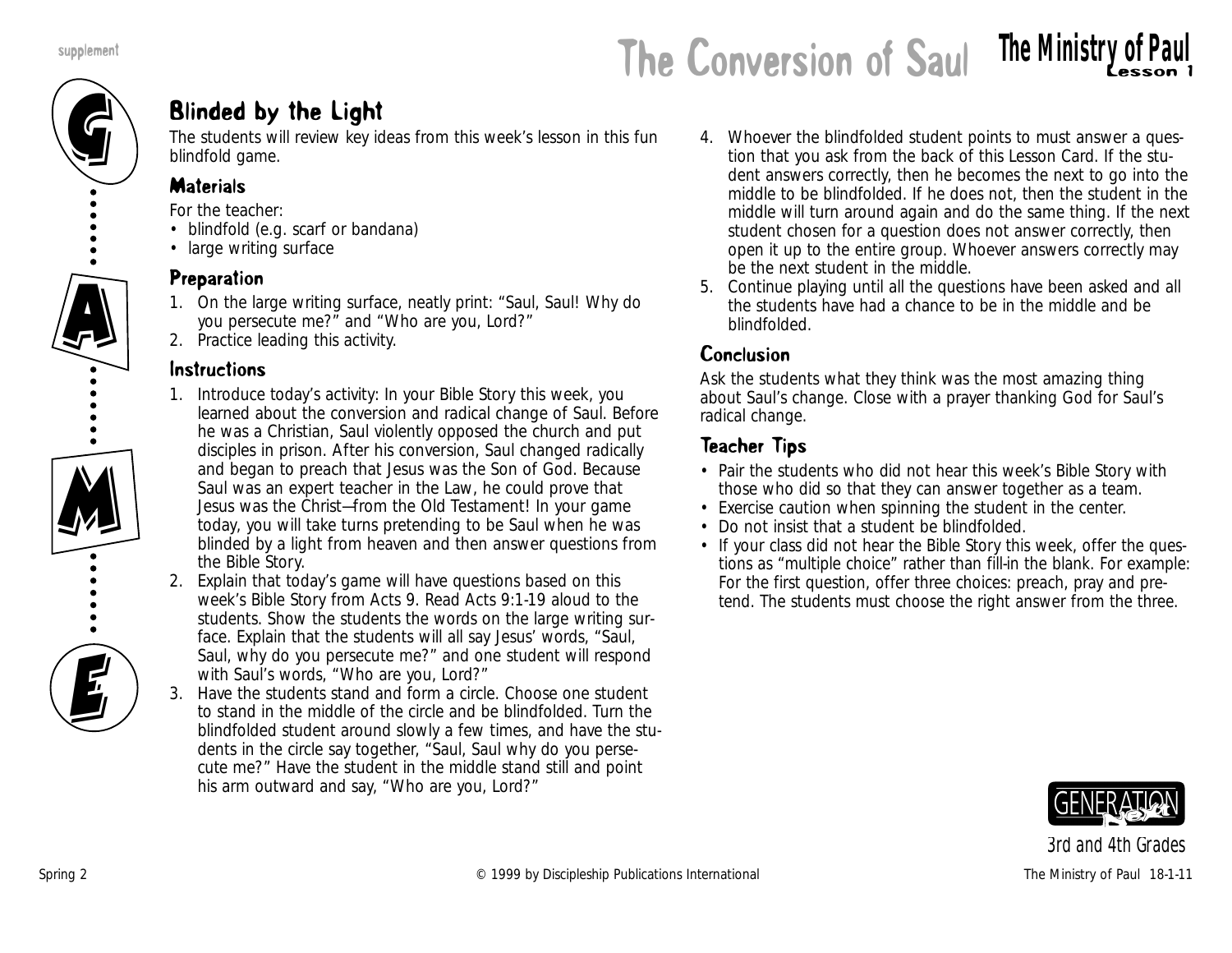G

A

M

E



#### Blinded by the Light

Game Questions and Answers

| Questions                                                                         |                                                                                                                                                                                                                                          | <b>Answers</b>                         |                                       |
|-----------------------------------------------------------------------------------|------------------------------------------------------------------------------------------------------------------------------------------------------------------------------------------------------------------------------------------|----------------------------------------|---------------------------------------|
| Fill in the blank from Acts 9:20.<br>Jesus is the Son of God.                     | At once [Saul] began to _______________ in the synagogues that                                                                                                                                                                           | preach                                 |                                       |
| Fill in the blank from Acts 9:22.                                                 | Yet Saul grew more and more powerful and baffled the Jews living in<br>Damascus by ________________that Jesus is the Christ.                                                                                                             | proving                                |                                       |
| Fill in the blank from Acts 9:27                                                  | But Barnabas took him and brought him to the apostles. He told them how<br>Saul on his journey had seen the Lord and that the Lord had spoken to him,<br>and how in Damascus he had preached _____________________ in the name of Jesus. | fearlessly                             |                                       |
| Fill in the blank from Acts 9:28.<br>speaking __________ in the name of the Lord. | So Saul stayed with them and moved about freely in Jerusalem,                                                                                                                                                                            | boldly                                 |                                       |
| Fill in the blank from Acts 9:29.                                                 |                                                                                                                                                                                                                                          |                                        |                                       |
|                                                                                   | [Saul] talked and _____________ with the Grecian Jews, but they tried to kill him.                                                                                                                                                       | debated                                |                                       |
|                                                                                   | This week's Bible Story comes from which chapter of Acts?                                                                                                                                                                                | 9                                      |                                       |
|                                                                                   | To what place was Saul going when he was blinded by the light?                                                                                                                                                                           | Damascus                               |                                       |
| What did Jesus say to Saul on the road?                                           |                                                                                                                                                                                                                                          |                                        | "Saul, Saul why do you persecute me?" |
| What did Saul say to Jesus?                                                       |                                                                                                                                                                                                                                          | "Who are you, Lord?"                   |                                       |
|                                                                                   | Who did Jesus choose to teach Saul about how to become a disciple of Jesus?                                                                                                                                                              | Ananias                                |                                       |
|                                                                                   | Did Saul eat or drink during the three days that he was blind?                                                                                                                                                                           | <b>No</b>                              |                                       |
| Why was Ananias afraid to meet Saul?                                              |                                                                                                                                                                                                                                          | Ananias thought Saul might arrest him. |                                       |

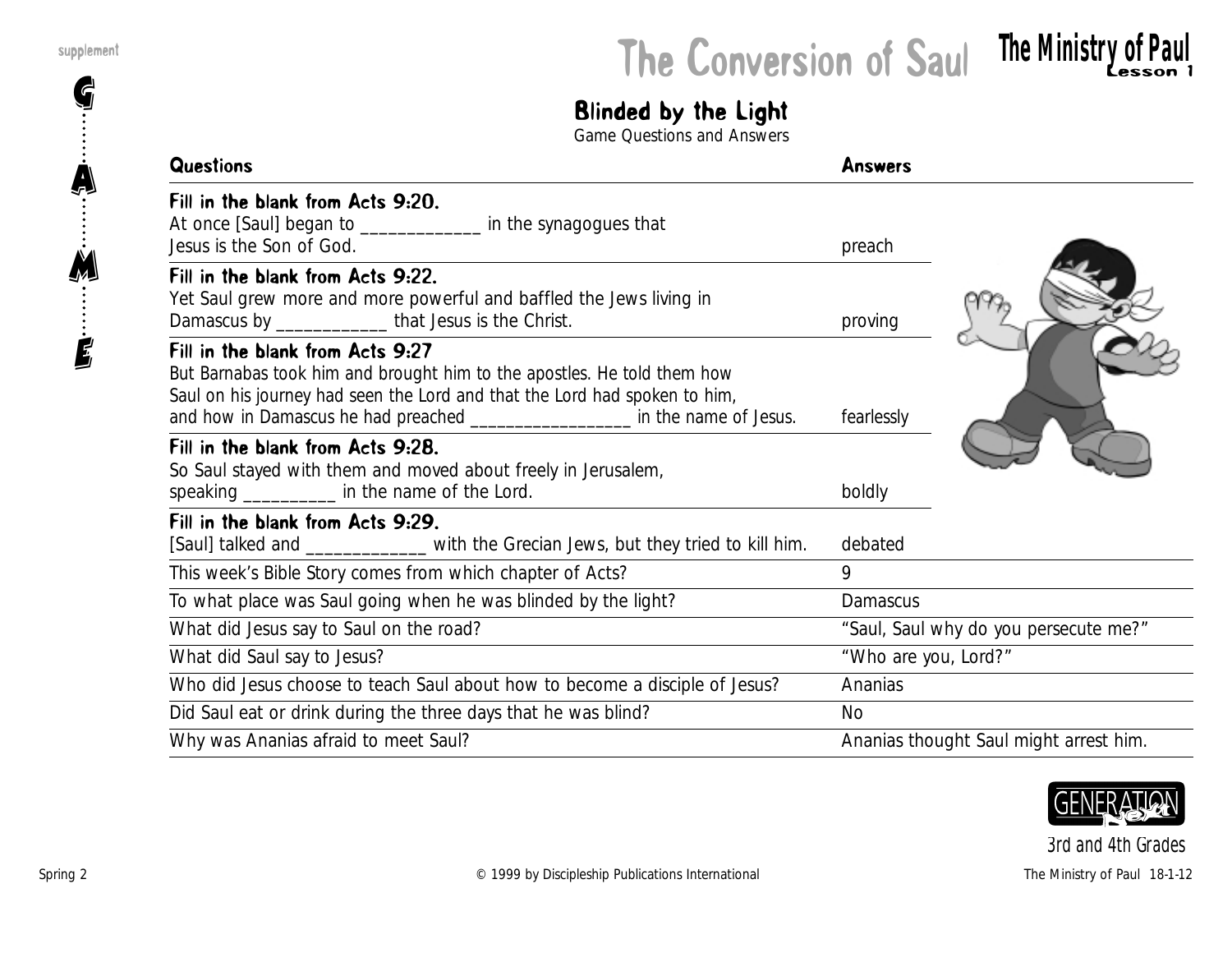supplement<br>
B

i

 $\frac{1}{\mathsf{B}}$ 

 $\overline{L}$ 

e

S

k

i

 $\overline{L}$ 

 $\overline{L}$ 

 $\boldsymbol{\mathcal{L}}$ 

### supplement **The Conversion of Saul The Ministry of Paul**

#### Places in Time (Part 1)

During this unit, the students will make a timeline of Paul's ministry.

#### **Materials**

*For each student:*

- colored pens or pencils
- manila folder or large envelope
- *Reproducible Pages:*
- Page F, 1 copy for each student

#### Special Teacher Note

The Bible Skills Activity throughout Unit 18 is devoted to a timeline of the ministry of Paul. Each week the students will make a section that corresponds to the events featured in their Bible Story. At the end of this unit, the students should have completed a seven-panel timeline highlighting Paul's ministry from his conversion in Damascus to his imprisonment in Rome. Be prepared to collect the students' work each week and bring it back with each new lesson. Prepare a complete timeline in advance for the students to see at the beginning that will help motivate them. Think of ways to vary the activity using music or offering snacks while they work on this. Investigate ways to make their timelines more durable by mounting and/or laminating their final product.

#### Preparation

Complete the activity on your copy of Reproducible F.

#### Instructions

1. Introduce today's activity: *In this week's lesson you learned about Saul's conversion and radical change from persecutor to preacher! In this activity, you are going to begin to track the events of Saul's conversion by making a timeline. Throughout this unit, we will see the great changes that Saul—who later became known as Paul—made and the great things God did through him. Not only did God save Saul, but God also changed him and then sent him out to preach the word throughout the world.*

- 2. Distribute the copies of Reproducible F and pencils to the students. Tell the students to open their Bibles to Acts 9.
- 3. Ask the students to work in pairs to look up the first scripture reference on their timelines and raise their hands when they have found it.
- 4. Tell the students to find the phrase in the box at the bottom of their pages that best fits the scripture reference and write it in the blank provided. Remind them to circle the phrase that does not belong.
- 5. Continue until all the blanks are filled in. Use the Answer Key on the back of this Lesson Card to check the students' work. When the students have filled in all the blanks on their pages, have them color the pictures on their pages.
- 6. Distribute the manila folders to the students. Have them write their names on them and place their timelines inside. Collect these folders and bring them back for the next class.

#### Conclusion

Ask the students what they like most about the story of Saul's conversion. Encourage them that over the next several weeks, they will learn about the incredible and exciting ways that Saul—who became known as Paul—helped lots of people all over the world to become disciples. Close with a prayer thanking God for Saul's great change.

#### Teacher Tips

- Adapt this activity to the skill level of your class. If necessary, do each step together as a group.
- Pair new or visiting students with others who are confident in their ability to look up scriptures.

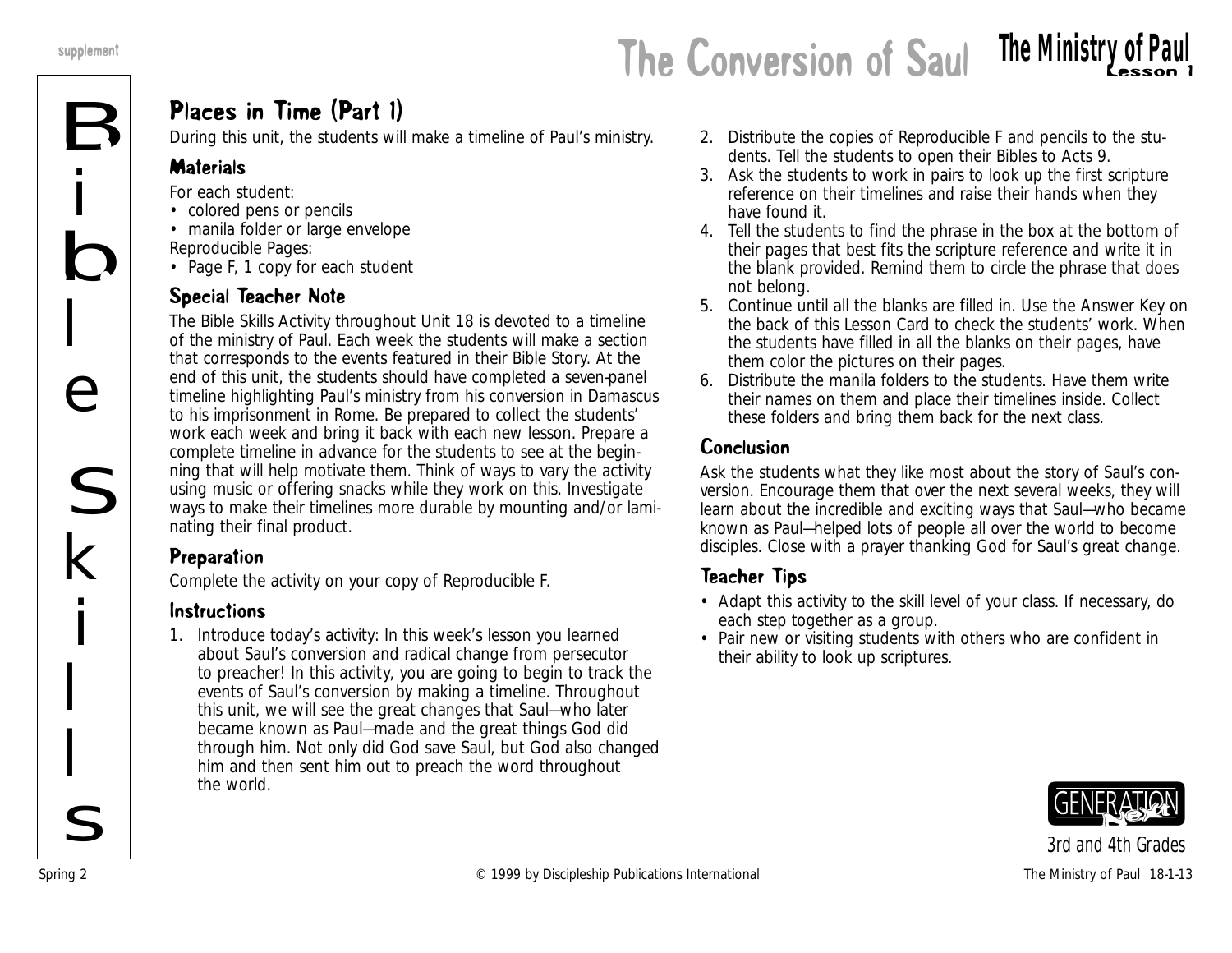

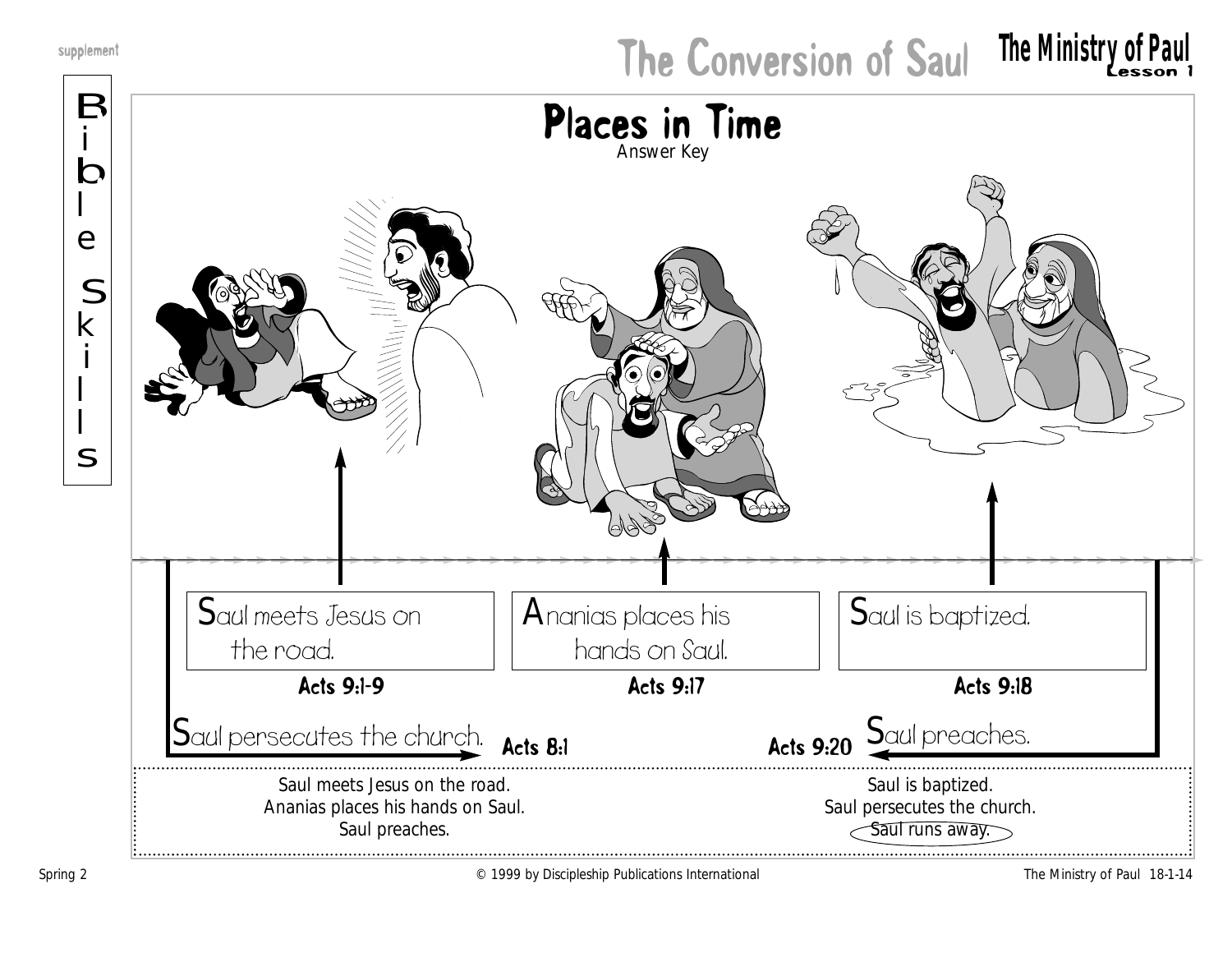**Core/Preclass**<br>1 copy for each student

e e

R

p

p

r

r

o o

d

d

u

u

c

Č

i

i

b b

l l

e

e

A

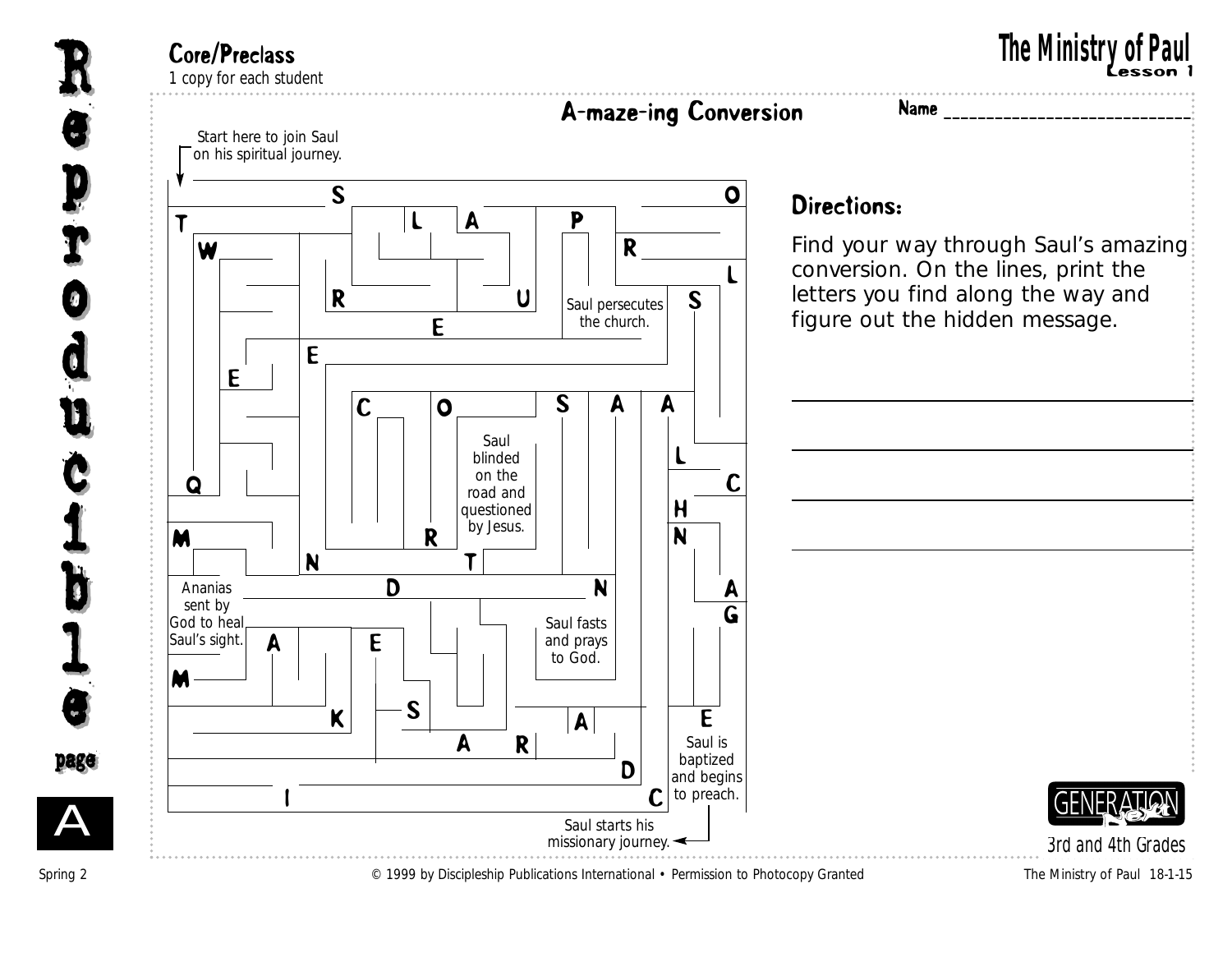**Core/Bible Story**<br>1 copy for each student



#### A Radical Change

- ROLES: Narrator 1, Narrator 2, Jesus, Ananias, Saul (to be played by the teacher)
- SAUL: My name is Saul. Most of you may know me as Paul. I'm grateful and honored to share with you how God changed my life. I was the worst enemy of the early church. I was there when they put Stephen to death. I even approved of it. I wanted to get rid of anyone who followed Jesus.
- NARRATOR 1: Saul did everything he could to stop the disciples, and this time he was going to take all the disciples in Damascus, and put them in jail in Jerusalem. As soon as he got permission from the high priest, he started on his way to Damascus.
- NARRATOR 2: When Saul got near the city, something AMAZING happened! A bright light from heaven flashed, and Saul fell to the ground as he heard a voice.
- JESUS: Saul, Saul, why do you persecute me?
- SAUL: Who are you, Lord?
- JESUS: I am Jesus, whom you are persecuting. Now get up and go into the city, and you will be told what you must do.
- NARRATOR 1: Now the men who were traveling with Saul didn't know what to say. They were speechless. They heard the sound, but couldn't see to whom Saul was talking.
- NARRATOR 2: Saul got up, but when he opened his eyes, he could not see. He was blind. So the men had to hold his hand and lead him the rest of the way to Damascus.
- NARRATOR 1: For three days, Saul didn't eat or drink anything and he was still blind.
- NARRATOR 2: Meanwhile, Jesus spoke to a disciple staying in Damascus. His name was Ananias.

B

JESUS: Ananias!



- JESUS: There is a house on Straight Street. I want you to go there. It's the house of a man named Judas. Go there and ask for a man named Saul.
- ANANIAS: Do you mean Saul, the man who has done terrible things to the disciples in Jerusalem? I've heard about him. He has come to arrest all the disciples here in Damascus!
- JESUS: Yes. I have chosen him. Saul will go and preach to all the Gentiles and their kings and to all the people of Israel.
- NARRATOR 1: So Ananias obeyed Jesus, in spite of his own fear. Ananias knew that God wants everyone to be saved—even Saul. Ananias went to the house where Saul was staying.
- ANANIAS: Saul, I have come with a message from the Lord. Jesus appeared to you on the road and he has sent me so that you may see again—and be filled with the Holy Spirit.
- NARRATOR 2: As soon as Ananias said this, something like the scales of a fish came off of Saul's eyes, and he could see again. He got up and got baptized. Then he ate some food.
- SAUL: After becoming a disciple of Jesus, my life radically changed. Instead of preaching against Jesus and killing his disciples, I preached the good news about Jesus! He saved my life. Many people were very confused—even baffled—when they saw me and heard my new message. Some of the disciples were still afraid of me because they couldn't believe that I could really change. But a disciple named Barnabas helped the apostles to accept me into the fellowship. I spent the rest of my life traveling around the world to tell people about Jesus. I even suffered a lot of persecution, which helped me to understand how Jesus must have felt, not to mention those I persecuted. I even went to my death preaching the good news of Jesus.

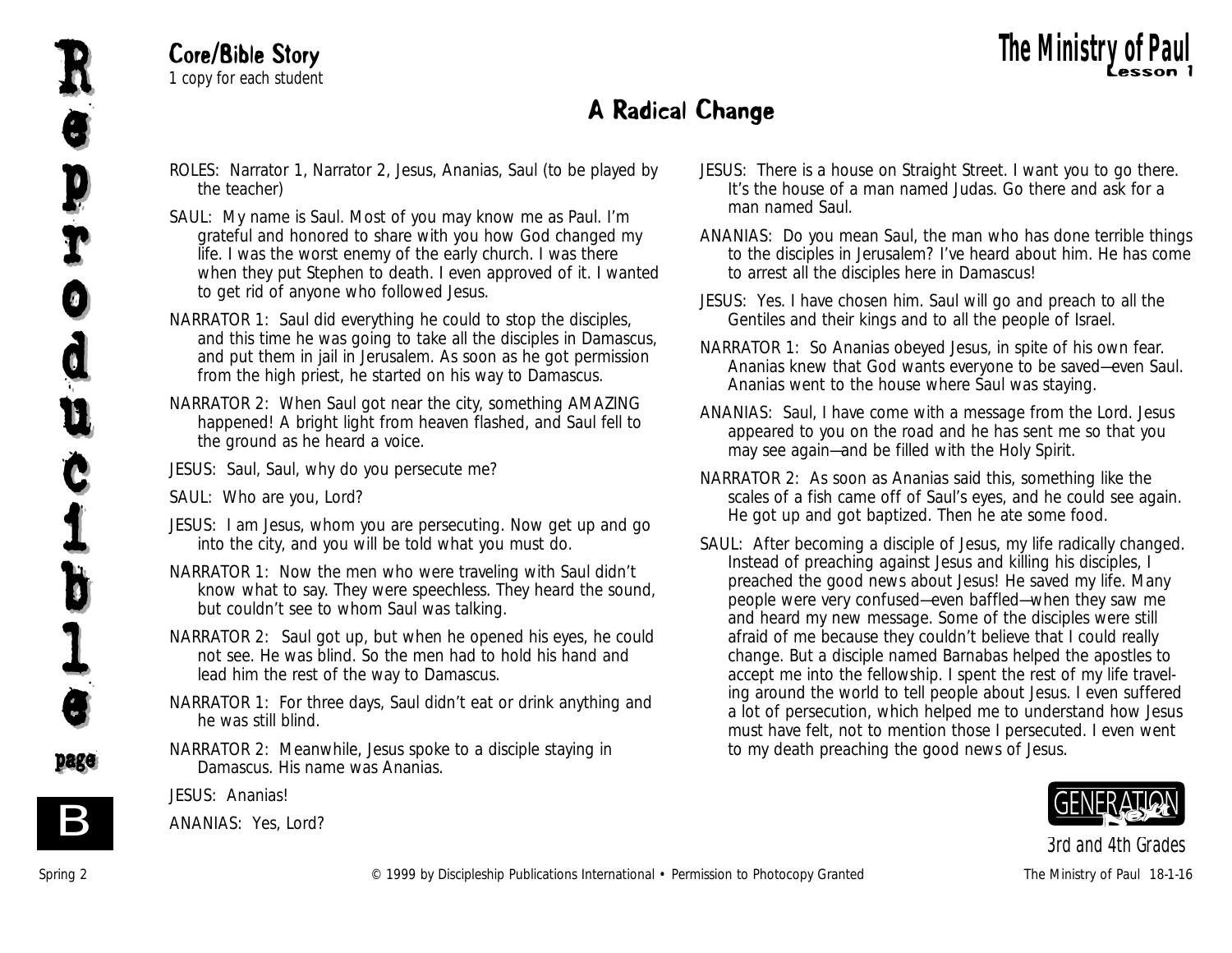**Core/Craft**<br>1 copy for every 3 students





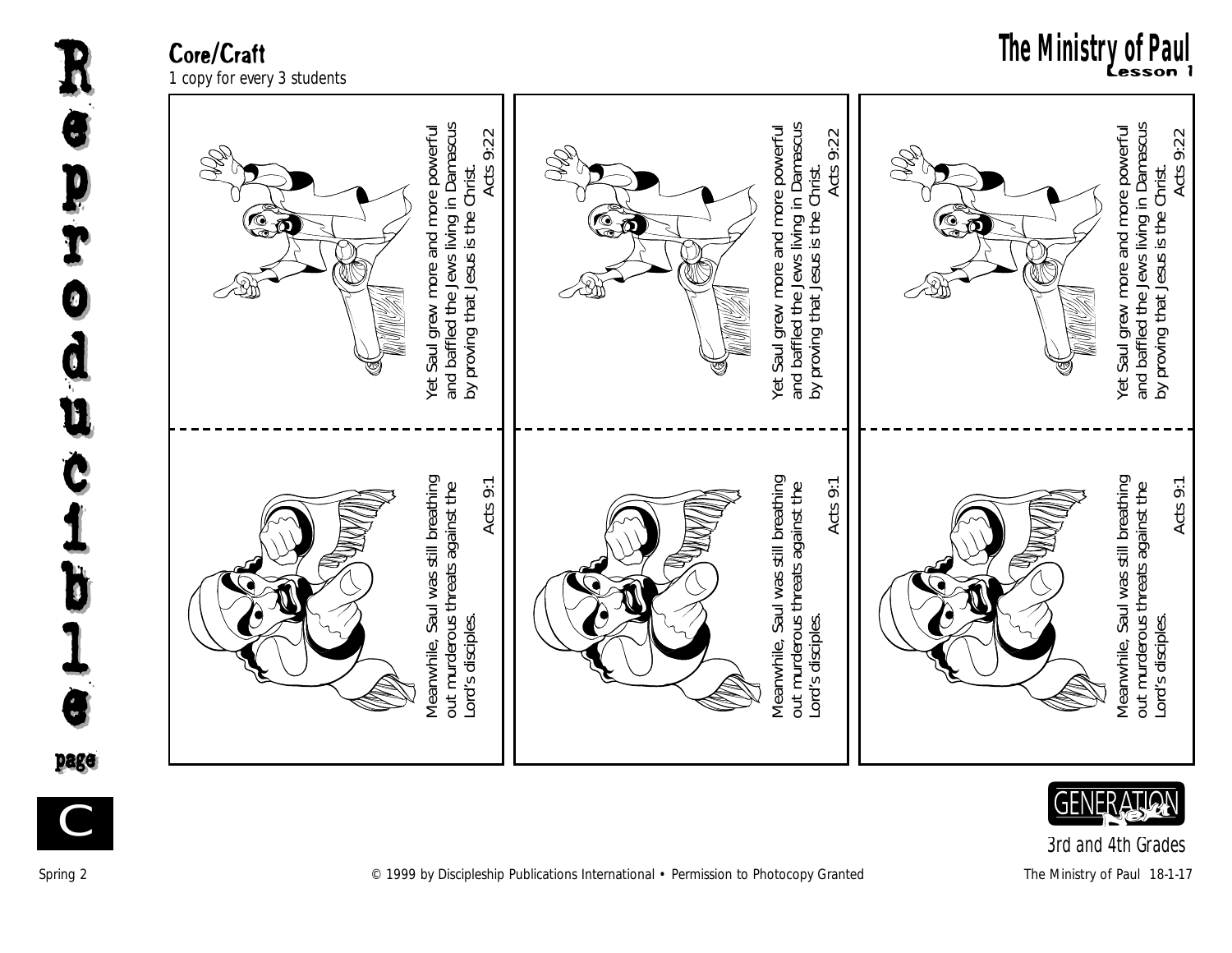

This page intentionally left blank



Spring 2 The Ministry of Paul 18-1-18 *3rd and 4th Grades*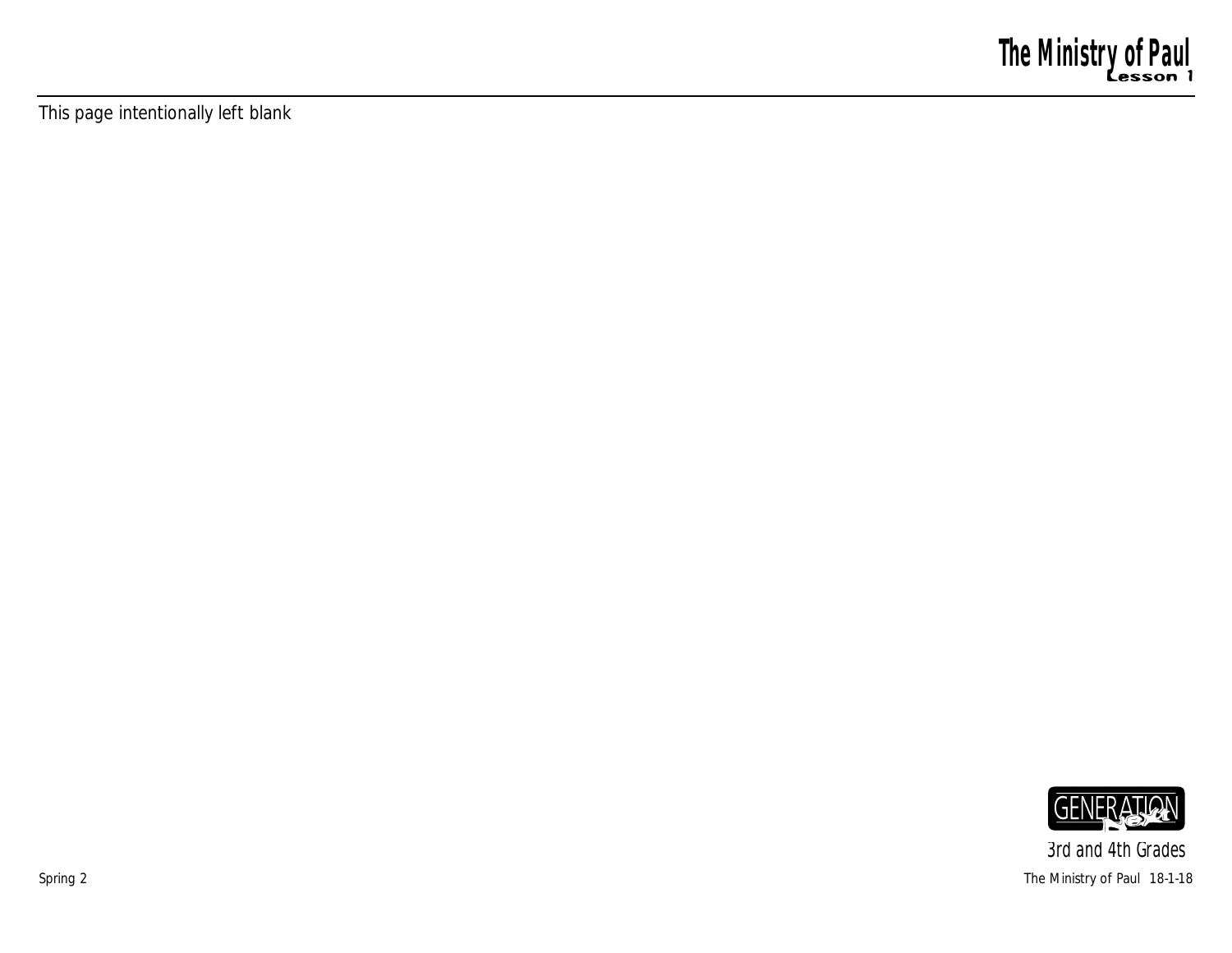|                         |                           |                                                             | A Changed Life! | Name ___________________                                                                              |
|-------------------------|---------------------------|-------------------------------------------------------------|-----------------|-------------------------------------------------------------------------------------------------------|
|                         |                           |                                                             |                 | Directions: Use your Bible to complete the verses below with words that describe Paul's changed life. |
| Fill In the Blanks      |                           |                                                             |                 |                                                                                                       |
|                         | 1. Look up Acts 9:20.     |                                                             |                 |                                                                                                       |
|                         |                           |                                                             |                 | At once he [Saul] began to _________________ in the synagogues that Jesus is the Son of God.          |
|                         | 2. Look up Acts 9:22.     |                                                             |                 | Yet Saul grew more and more powerful and baffled the Jews living in Damascus by _______               |
|                         | that Jesus is the Christ. |                                                             |                 |                                                                                                       |
|                         | 3. Look up Acts 9:27.     |                                                             |                 |                                                                                                       |
|                         |                           |                                                             |                 | But Barnabas took him and brought him to the apostles. He told them how Saul on his journey had       |
|                         |                           |                                                             |                 | seen the Lord and that the Lord had spoken to him, and how in Damascus he had preached                |
|                         | 4. Look up Acts 9:28.     | in the name of Jesus.                                       |                 |                                                                                                       |
|                         |                           |                                                             |                 | So Saul stayed with them and moved about freely in Jerusalem, ___________________                     |
|                         | in the name of the Lord.  |                                                             |                 |                                                                                                       |
| 5. Acts 9:29            |                           |                                                             |                 |                                                                                                       |
|                         |                           |                                                             |                 |                                                                                                       |
| <b>Before and After</b> |                           |                                                             |                 |                                                                                                       |
|                         |                           |                                                             |                 | Think of three words to describe Saul BEFORE he became a Christian and three words to describe Saul   |
|                         |                           | AFTER he became a disciple. Write them in the spaces below: |                 |                                                                                                       |
| <b>BEFORE</b>           |                           | AFTER                                                       |                 |                                                                                                       |
|                         |                           |                                                             |                 |                                                                                                       |
|                         |                           |                                                             |                 |                                                                                                       |
|                         |                           | 3.)                                                         |                 |                                                                                                       |

Spring 2 **Example 2** C 1999 by Discipleship Publications International • Permission to Photocopy Granted The Ministry of Paul 18-1-19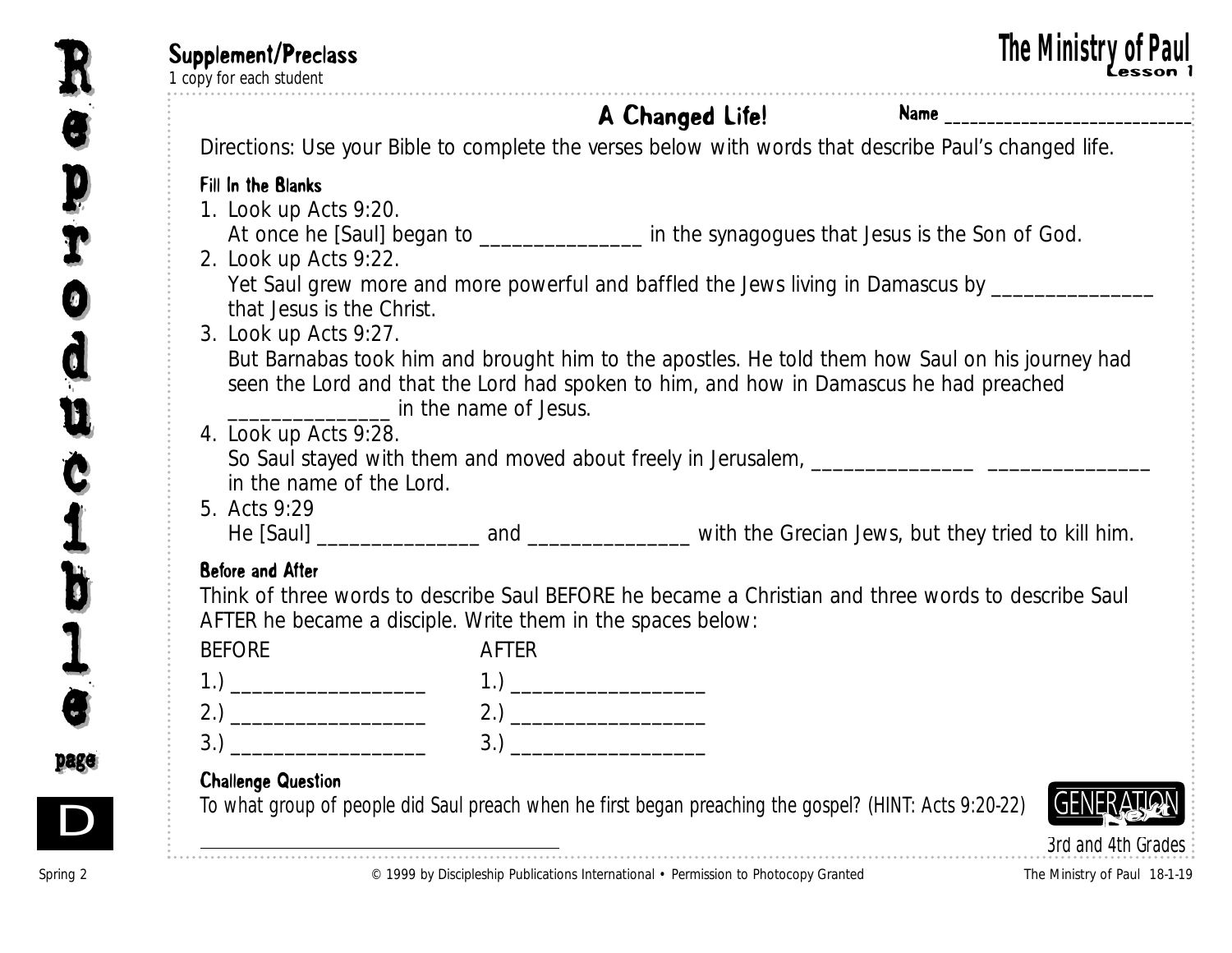Radical Man

Radical Man

Radical

 $\overline{\mathbf{h}}$ 

**The Ministry of Paul**<br>The Ministry of Paul Resson 1<br>The Ministry of Paul Resson 1 Radical Man Radical Man Radical Man Radical Man Radical Man Radical Man Radical Man Radical Man<br>From Dull to Daring<br>Fmil 7átopek lived in the town of 7lin in the country of Moravia. He worked in the chemistry lab of

#### From Dull to Daring

Emil Zátopek lived in the town of Zlin in the country of Moravia. He worked in the chemistry lab of a shoe company. Every spring the company sponsored races and all able-bodied residents were strongly encouraged to run. The story is told that in 1941 Zátopek was not too excited about the idea, so he hid himself in the town library. But someone found him and talked him into running. Finally, Emil took his place at the starting line. Something very surprising was about to happen.

Zátopek finished second in the town race! Soon he was training for even bigger races. His times rapidly improved, and many of his fellow countrymen were completely amazed at his ability. In 1948 he went to the London Olympic Games and won the gold medal for the 10,000-meter run and the silver for the 5,000. After watching Zátopek, one American sportswriter wrote that he was "gasping, clawing at his abdomen, bobbing, weaving, staggering, gyrating, flinging supplicating glances towards the heavens." There was apparently nothing boring about Emil Zátopek! He had become a passionate runner who knew how to win.

Four years later in the city of Helsinki, Finland, Emil would do greater things. This time he won the gold in both the 10,000 and 5,000 becoming only the second man in history to do so. The second victory came on the same day when his wife, Dana, won the gold in the javelin. Dana thought the Zátopeks with their three gold medals were finished with the competition, but as they celebrated that night, Emil, as an afterthought, decided to run the marathon and try to do something that had never been done: win the gold in the three longest races in the Games.

Since Zátopek was not familiar with this race, he asked another runner, Jim Peters of Great Britain, if he could run next to him. At one point in the race, Zátopek said to Peters, "Isn't this pace too fast?" Peters answered, "No, it is too slow." Zátopek believed him and ran ahead of Peters and everyone else in the race—to win the gold medal!

Whoever found Emil Zátopek hiding in the library of an obscure town, gave the Olympic Games one its greatest champions—a hungry runner with passion and zeal.

© 1999 by Discipleship Publications International from *Heart of a Champion*. Used by permission and adapted.

Radical Man Radical Man Radical Man Radical Man Radical Man Radical Man Radical Man Radical I *3rd and 4th Grades* Spring 2 © 1999 by Discipleship Publications International • Permission to Photocopy Granted The Ministry of Paul 18-1-20

e

e

R

p

p

r

r

o o

d

d

u

u

c

Radical Man Radical Man Radical Man Radical Man Radical Radical Man Radical

Radical Man

Radical Man

Radical Man

Radical Man

Radical Man

Radical

Č

i

i